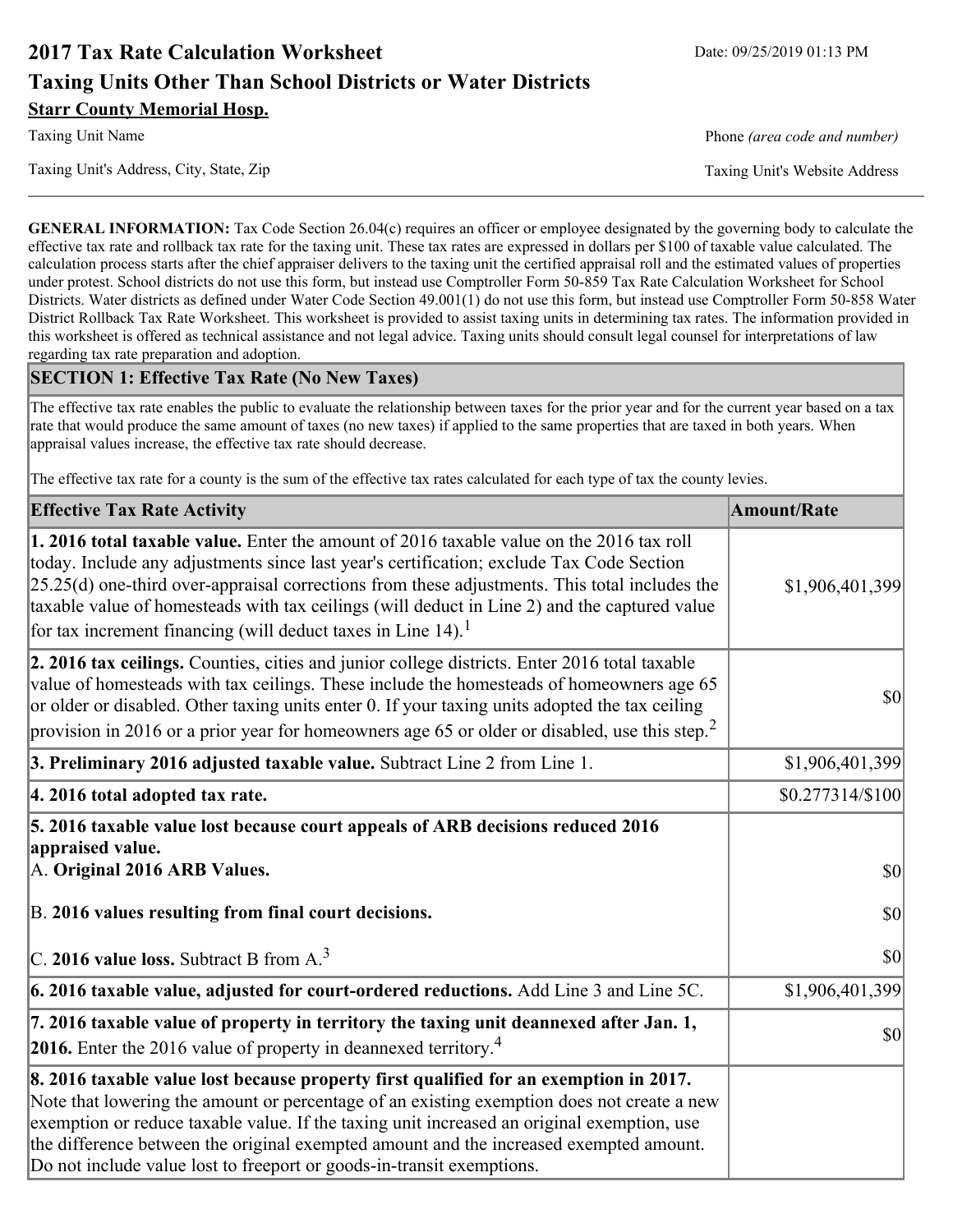| A. Absolute exemptions. Use 2016 market value:                                                                                                                                                                                                                                                                                                                                                                         | \$4,829,260     |
|------------------------------------------------------------------------------------------------------------------------------------------------------------------------------------------------------------------------------------------------------------------------------------------------------------------------------------------------------------------------------------------------------------------------|-----------------|
| B. Partial exemptions. 2017 exemption amount or 2017 percentage exemption times 2016<br>value:                                                                                                                                                                                                                                                                                                                         | \$885,820       |
| C. Value loss. Add A and $B^5$ .                                                                                                                                                                                                                                                                                                                                                                                       | \$5,715,080     |
| 9. 2016 taxable value lost because property first qualified for agricultural appraisal (1-<br>d or 1-d-1), timber appraisal, recreational/scenic appraisal or public access airport<br>special appraisal in 2017. Use only properties that qualified in 2017 for the first time; do<br>not use properties that qualified in 2016.                                                                                      |                 |
| A. 2016 market value:                                                                                                                                                                                                                                                                                                                                                                                                  | \$16,000        |
| B. 2017 productivity or special appraised value:                                                                                                                                                                                                                                                                                                                                                                       | \$220           |
| C. Value loss. Subtract B from $A6$                                                                                                                                                                                                                                                                                                                                                                                    | \$15,780        |
| 10. Total adjustments for lost value. Add lines 7, 8C and 9C.                                                                                                                                                                                                                                                                                                                                                          | \$5,730,860     |
| 11. 2016 adjusted taxable value. Subtract Line 10 from Line 6.                                                                                                                                                                                                                                                                                                                                                         | \$1,900,670,539 |
| 12. Adjusted 2016 taxes. Multiply Line 4 by line 11 and divide by \$100.                                                                                                                                                                                                                                                                                                                                               | \$5,270,825     |
| 13. Taxes refunded for years preceding tax year 2016. Enter the amount of taxes refunded<br>by the taxing unit for tax years preceding tax year 2016. Types of refunds include court<br>decisions, Tax Code Section 25.25(b) and (c) corrections and Tax Code Section 31.11<br>payment errors. Do not include refunds for tax year 2016. This line applies only to tax years<br>preceding tax year $2016$ <sup>7</sup> | \$3,690         |
| 14. Taxes in tax increment financing (TIF) for tax year 2016. Enter the amount of taxes<br>paid into the tax increment fund for a reinvestment zone as agreed by the taxing unit. If the<br>taxing unit has no 2017 captured appraised value in Line 16D, enter $08$                                                                                                                                                   | \$0             |
| 15. Adjusted 2016 taxes with refunds and TIF adjustment. Add Lines 12 and 13, subtract<br>Line $149$                                                                                                                                                                                                                                                                                                                   | \$5,274,515     |
| 16. Total 2017 taxable value on the 2017 certified appraisal roll today. This value<br>includes only certified values and includes the total taxable value of homesteads with tax<br>ceilings (will deduct in Line 18). These homesteads include homeowners age 65 or older or<br>disabled. <sup>10</sup>                                                                                                              |                 |
| A. Certified values:                                                                                                                                                                                                                                                                                                                                                                                                   | \$2,000,148,045 |
| B. Counties: Include railroad rolling stock values certified by the Comptroller's office:                                                                                                                                                                                                                                                                                                                              | \$0             |
| C. Pollution control and energy storage system exemption: Deduct the value of property<br>exempted for the current tax year for the first time as pollution control or energy storage<br>system property:                                                                                                                                                                                                              | \$0             |
| <b>D. Tax increment financing:</b> Deduct the 2017 captured appraised value of property taxable<br>by a taxing unit in a tax increment financing zone for which the 2017 taxes will be deposited<br>into the tax increment fund. Do not include any new property value that will be included in                                                                                                                        | \$0             |
| Line 21 below. <sup>11</sup>                                                                                                                                                                                                                                                                                                                                                                                           | \$2,000,148,045 |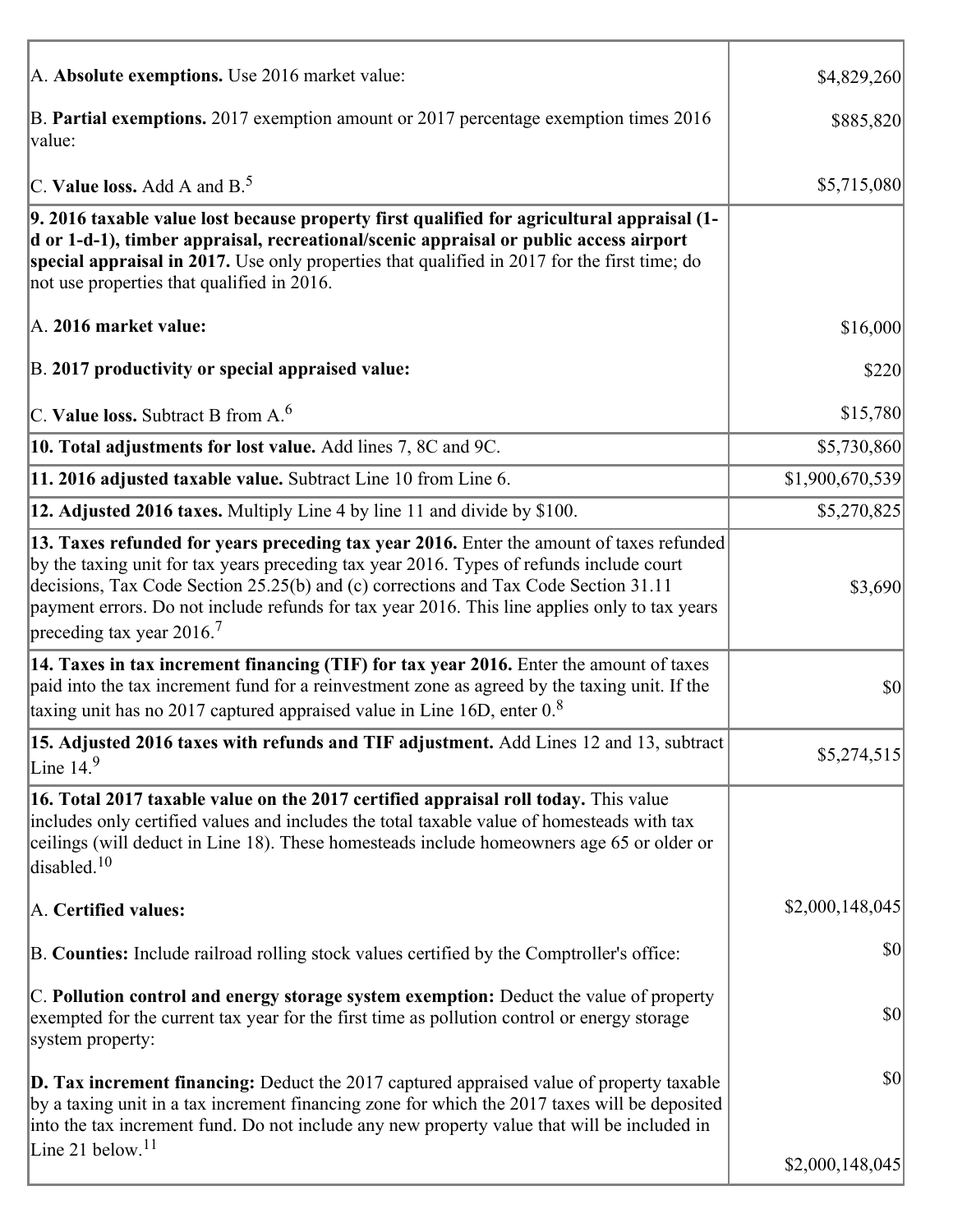| E. Total 2017 value. Add A and B, then subtract C and D.                                                                                                                                                                                                                                                                                                                                                                                                                                                                                                                                                                                                                                                                 |                   |
|--------------------------------------------------------------------------------------------------------------------------------------------------------------------------------------------------------------------------------------------------------------------------------------------------------------------------------------------------------------------------------------------------------------------------------------------------------------------------------------------------------------------------------------------------------------------------------------------------------------------------------------------------------------------------------------------------------------------------|-------------------|
| $ 17$ . Total value of properties under protest or not included on certified appraisal roll. <sup>12</sup>                                                                                                                                                                                                                                                                                                                                                                                                                                                                                                                                                                                                               |                   |
| A. 2017 taxable value of properties under protest. The chief appraiser certifies a list of<br>properties still under ARB protest. The list shows the appraisal district's value and the<br>taxpayer's claimed value, if any, or an estimate of the value if the taxpayer wins. For each of<br>the properties under protest, use the lowest of these values. Enter the total value. <sup>13</sup>                                                                                                                                                                                                                                                                                                                         | \$753,830         |
| B. 2017 value of properties not under protest or included on certified appraisal roll.<br>The chief appraiser gives taxing units a list of those taxable properties that the chief<br>appraiser knows about, but are not included in the appraisal roll certification. These<br>properties also are not on the list of properties that are still under protest. On this list of<br>properties, the chief appraiser includes the market value, appraised value and exemptions for<br>the preceding year and a reasonable estimate of the market value, appraised value and<br>exemptions for the current year. Use the lower market, appraised or taxable value (as<br>appropriate). Enter the total value. <sup>14</sup> | 30                |
| C. Total value under protest or not certified: Add A and B.                                                                                                                                                                                                                                                                                                                                                                                                                                                                                                                                                                                                                                                              | \$753,830         |
| 18. 2017 tax ceilings. Counties, cities and junior colleges enter 2017 total taxable value of<br>homesteads with tax ceilings. These include the homesteads of homeowners age 65 or older<br>or disabled. Other taxing units enter 0. If your taxing units adopted the tax ceiling provision<br>$\vert$ in 2016 or a prior year for homeowners age 65 or older or disabled, use this step. <sup>15</sup>                                                                                                                                                                                                                                                                                                                 | 30                |
| 19. 2017 total taxable value. Add Lines 16E and 17C. Subtract Line 18.                                                                                                                                                                                                                                                                                                                                                                                                                                                                                                                                                                                                                                                   | \$2,000,901,875   |
| 20. Total 2017 taxable value of properties in territory annexed after Jan. 1, 2016.<br>Include both real and personal property. Enter the 2017 value of property in territory<br>$\vert$ annexed. <sup>16</sup>                                                                                                                                                                                                                                                                                                                                                                                                                                                                                                          | $ 10\rangle$      |
| 21. Total 2017 taxable value of new improvements and new personal property located<br>in new improvements. New means the item was not on the appraisal roll in 2016. An<br>improvement is a building, structure, fixture or fence erected on or affixed to land. New<br>additions to existing improvements may be included if the appraised value can be<br>determined. New personal property in a new improvement must have been brought into the<br>taxing unit after Jan. 1, 2016, and be located in a new improvement. New improvements do<br>include property on which a tax abatement agreement has expired for $2017$ . <sup>17</sup>                                                                             | \$33,999,600      |
| 22. Total adjustments to the 2017 taxable value. Add Lines 20 and 21.                                                                                                                                                                                                                                                                                                                                                                                                                                                                                                                                                                                                                                                    | \$33,999,600      |
| 23. 2017 adjusted taxable value. Subtract Line 22 from Line 19.                                                                                                                                                                                                                                                                                                                                                                                                                                                                                                                                                                                                                                                          | \$1,966,902,275   |
| 24. 2017 effective tax rate. Divide Line 15 by Line 23 and multiply by $$100$ . <sup>18</sup>                                                                                                                                                                                                                                                                                                                                                                                                                                                                                                                                                                                                                            | $$0.268163/\$100$ |
| 25. COUNTIES ONLY. Add together the effective tax rates for each type of tax the county<br>levies. The total is the 2017 county effective tax rate. <sup>18</sup>                                                                                                                                                                                                                                                                                                                                                                                                                                                                                                                                                        |                   |

- <sup>2</sup>Tex. Tax Code Section 26.012(14)
- <sup>1</sup>Tex. Tax Code Section 26.012(14) <sup>9</sup>Tex. Tax Code Section 26.012(13) <sup>9</sup>Tex. Tax Code Section 26.012
	-
- <sup>3</sup>Tex. Tax Code Section 26.012(13) <sup>11</sup>Tex. Tax Code Section 26.03(c) <sup>4</sup>Tex. Tax Code Section 26.01(c) and <sup>12</sup>Tex. Tax Code Section 26.01(c) and <sup>12</sup>Tex. Tax Code Section 26.01(c) and <sup>12</sup>Tex. Tax Code Section 26.01(c) <sup>12</sup>Tex. Tax Code Section 26.01(c) and (d)
- 
- <sup>5</sup>Tex. Tax Code Section 26.012(15) <sup>13</sup>Tex. Tax Code Section 26.01(c) <sup>6</sup>Tex. Tax Code Section 26.01(d)
- 
- $7$ Tex. Tax Code Section 26.012(13)
- ${}^{8}$ Tex. Tax Code Section 26.03(c)  ${}^{16}$ Tex. Tax Code Section 26.012(17)
- <sup>6</sup>Tex. Tax Code Section 26.012(15) <sup>14</sup>Tex. Tax Code Section 26.01(d)<sup>7</sup>Tex. Tax Code Section 26.012(6)
	-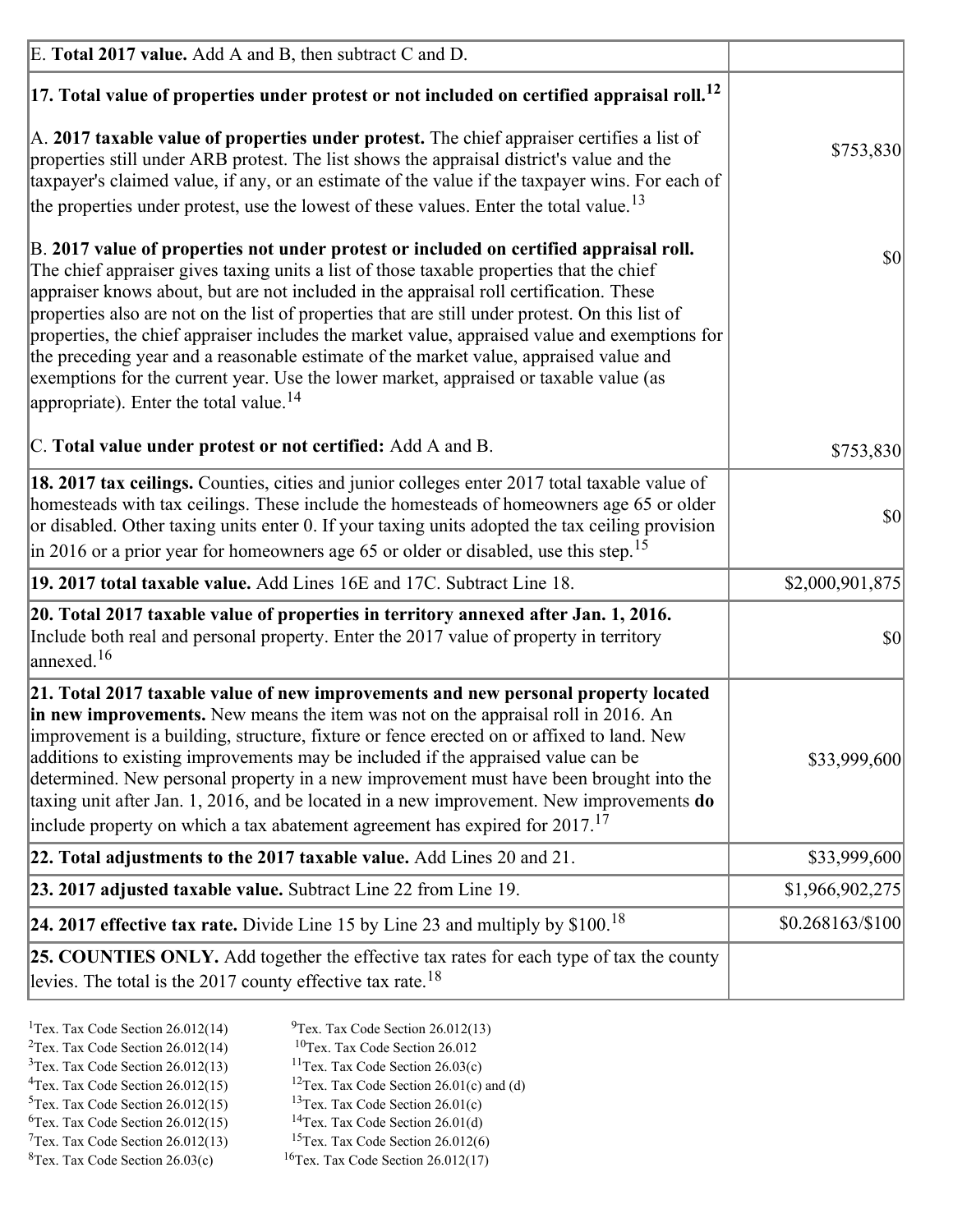## **SECTION 2: Rollback Tax Rate**

The rollback tax rate is split into two separate rates:

- 1. **Maintenance and Operations (M&O):** The M&O portion is the tax rate that is needed to raise the same amount of taxes that the taxing unit levied in the prior year plus eight percent. This rate accounts for such things as salaries, utilities and day-to-day operations.
- 2. **Debt:** The debt tax rate includes the debt service necessary to pay the taxing unit's debt payments in the coming year. This rate accounts for principal and interest on bonds and other debt secured by property tax revenue.

The rollback tax rate for a county is the sum of the rollback tax rates calculated for each type of tax the county levies. In most cases the rollback tax rate exceeds the effective tax rate, but occasionally decreases in a taxing unit's debt service will cause the effective tax rate to be higher than the rollback tax rate.

| <b>Rollback Tax Rate Activity</b>                                                                                                                                                                                                                                                                                                                                                                                                                                                                                                                                                                                                                                       | <b>Amount/Rate</b> |
|-------------------------------------------------------------------------------------------------------------------------------------------------------------------------------------------------------------------------------------------------------------------------------------------------------------------------------------------------------------------------------------------------------------------------------------------------------------------------------------------------------------------------------------------------------------------------------------------------------------------------------------------------------------------------|--------------------|
| 26. 2016 maintenance and operations (M&O) tax rate.                                                                                                                                                                                                                                                                                                                                                                                                                                                                                                                                                                                                                     | $$0.277314/\$100$  |
| $ 27.2016$ adjusted taxable value. Enter the amount from Line 11.                                                                                                                                                                                                                                                                                                                                                                                                                                                                                                                                                                                                       | \$1,900,670,539    |
| 28. 2016 M&O taxes.                                                                                                                                                                                                                                                                                                                                                                                                                                                                                                                                                                                                                                                     |                    |
| A. Multiply Line 26 by Line 27 and divide by \$100.                                                                                                                                                                                                                                                                                                                                                                                                                                                                                                                                                                                                                     | \$5,270,825        |
| B. Cities, counties and hospital districts with additional sales tax: Amount of additional<br>sales tax collected and spent on M&O expenses in 2016. Enter amount from full year's sales<br>tax revenue spent for M&O in 2016 fiscal year, if any. Other taxing units enter 0. Counties<br>exclude any amount that was spent for economic development grants from the amount of<br>sales tax spent.                                                                                                                                                                                                                                                                     | 30                 |
| C. Counties: Enter the amount for the state criminal justice mandate. If second or later year,<br>the amount is for increased cost above last year's amount. Other taxing units enter 0.                                                                                                                                                                                                                                                                                                                                                                                                                                                                                | 30                 |
| D. Transferring function: If discontinuing all of a department, function or activity and<br>transferring it to another taxing unit by written contract, enter the amount spent by the taxing<br>unit discontinuing the function in the 12 months preceding the month of this calculation. If<br>the taxing unit did not operate this function for this 12-month period, use the amount spent<br>in the last full fiscal year in which the taxing unit operated the function. The taxing unit<br>discontinuing the function will subtract this amount in H below. The taxing unit receiving<br>the function will add this amount in H below. Other taxing units enter 0. | \$0                |
| E. Taxes refunded for years preceding tax year 2016: Enter the amount of M&O taxes<br>refunded in the preceding year for taxes before that year. Types of refunds include court<br>decisions, Tax Code Section 25.25(b) and (c) corrections and Tax Code Section 31.11<br>payment errors. Do not include refunds for tax year 2016. This line applies only to tax years<br>preceding tax year 2016.                                                                                                                                                                                                                                                                     | \$3,690            |
| F. Enhanced indigent health care expenditures: Enter the increased amount for the<br>current year's enhanced indigent health care expenditures above the preceding tax year's<br>enhanced indigent health care expenditures, less any state assistance.                                                                                                                                                                                                                                                                                                                                                                                                                 | $ 10\rangle$       |
| G. Taxes in TIF: Enter the amount of taxes paid into the tax increment fund for a<br>reinvestment zone as agreed by the taxing unit. If the taxing unit has no 2017 captured<br>appraised value in Line 16D, enter 0.                                                                                                                                                                                                                                                                                                                                                                                                                                                   | $ 10\rangle$       |
| <b>H. Adjusted M&amp;O Taxes.</b> Add A, B, C, E and F. For taxing unit with D, subtract if<br>discontinuing function and add if receiving function. Subtract G.                                                                                                                                                                                                                                                                                                                                                                                                                                                                                                        | \$5,274,515        |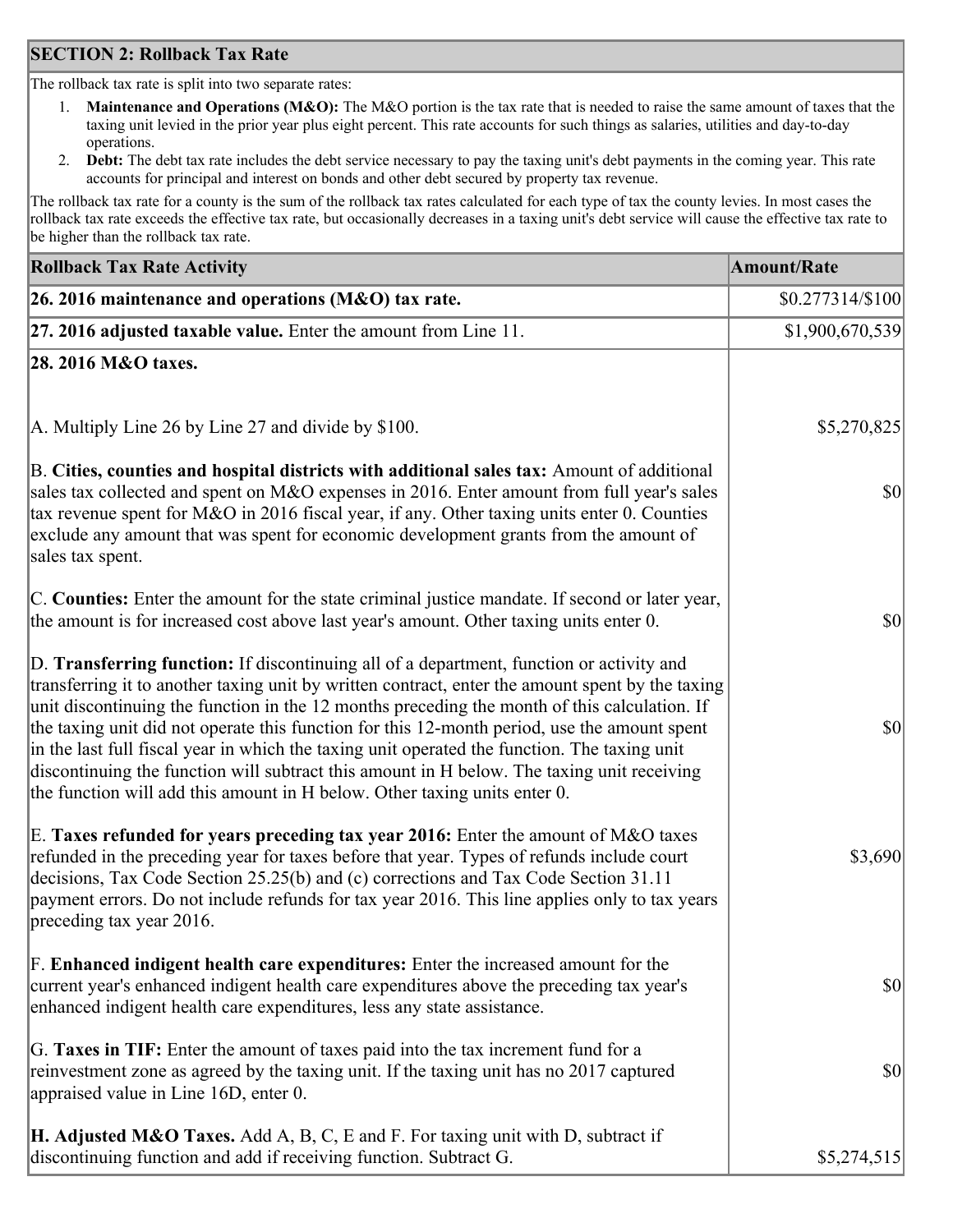| 29. 2017 adjusted taxable value. Enter Line 23 from the Effective Tax Rate Worksheet.                                                                                                                                                                                                                                                                                                                                                                                                                                                                                                    | \$1,966,902,275  |
|------------------------------------------------------------------------------------------------------------------------------------------------------------------------------------------------------------------------------------------------------------------------------------------------------------------------------------------------------------------------------------------------------------------------------------------------------------------------------------------------------------------------------------------------------------------------------------------|------------------|
| 30. 2017 effective maintenance and operations rate. Divide Line 28H by Line 29 and<br>multiply by \$100.                                                                                                                                                                                                                                                                                                                                                                                                                                                                                 | \$0.268163/\$100 |
| $31.2017$ rollback maintenance and operation rate. Multiply Line 30 by 1.08.                                                                                                                                                                                                                                                                                                                                                                                                                                                                                                             | \$0.289616/\$100 |
| 32. Total 2017 debt to be paid with property taxes and additional sales tax revenue.<br>Debt means the interest and principal that will be paid on debts that:<br>$(1)$ are paid by property taxes,<br>$(2)$ are secured by property taxes,<br>$(3)$ are scheduled for payment over a period longer than one year and<br>(4) are not classified in the taxing unit's budget as $M&O$ expenses<br>A. Debt also includes contractual payments to other taxing units that have incurred debts on<br>behalf of this taxing unit, if those debts meet the four conditions above. Include only | $ 10\rangle$     |
| amounts that will be paid from property tax revenue. Do not include appraisal district budget<br>payments. Enter debt amount.                                                                                                                                                                                                                                                                                                                                                                                                                                                            |                  |
| B. Subtract unencumbered fund amount used to reduce total debt.                                                                                                                                                                                                                                                                                                                                                                                                                                                                                                                          | \$0              |
| C. Subtract amount paid from other resources.                                                                                                                                                                                                                                                                                                                                                                                                                                                                                                                                            |                  |
| D. Adjusted debt. Subtract B and C from A.                                                                                                                                                                                                                                                                                                                                                                                                                                                                                                                                               | $ 10\rangle$     |
|                                                                                                                                                                                                                                                                                                                                                                                                                                                                                                                                                                                          | $ 10\rangle$     |
| 33. Certified 2016 excess debt collections. Enter the amount certified by the collector.                                                                                                                                                                                                                                                                                                                                                                                                                                                                                                 | $ 10\rangle$     |
| 34. Adjusted 2017 debt. Subtract Line 33 from Line 32D.                                                                                                                                                                                                                                                                                                                                                                                                                                                                                                                                  | \$0              |
| 35. Certified 2017 anticipated collection rate. Enter the rate certified by the collector. If<br>the rate is 100 percent or greater, enter 100 percent.                                                                                                                                                                                                                                                                                                                                                                                                                                  | 100.00%          |
| 36. 2017 debt adjusted for collections. Divide Line 34 by Line 35                                                                                                                                                                                                                                                                                                                                                                                                                                                                                                                        | 30               |
| 37. 2017 total taxable value. Enter the amount on Line 19.                                                                                                                                                                                                                                                                                                                                                                                                                                                                                                                               | \$2,000,901,875  |
| <b>38. 2017 debt tax rate.</b> Divide Line 36 by Line 37 and multiply by \$100.                                                                                                                                                                                                                                                                                                                                                                                                                                                                                                          | \$0/\$100        |
| 39. 2017 rollback tax rate. Add Lines 31 and 38.                                                                                                                                                                                                                                                                                                                                                                                                                                                                                                                                         | \$0.289616/\$100 |
| 40. COUNTIES ONLY. Add together the rollback tax rates for each type of tax the county<br>levies. The total is the 2017 county rollback tax rate.                                                                                                                                                                                                                                                                                                                                                                                                                                        |                  |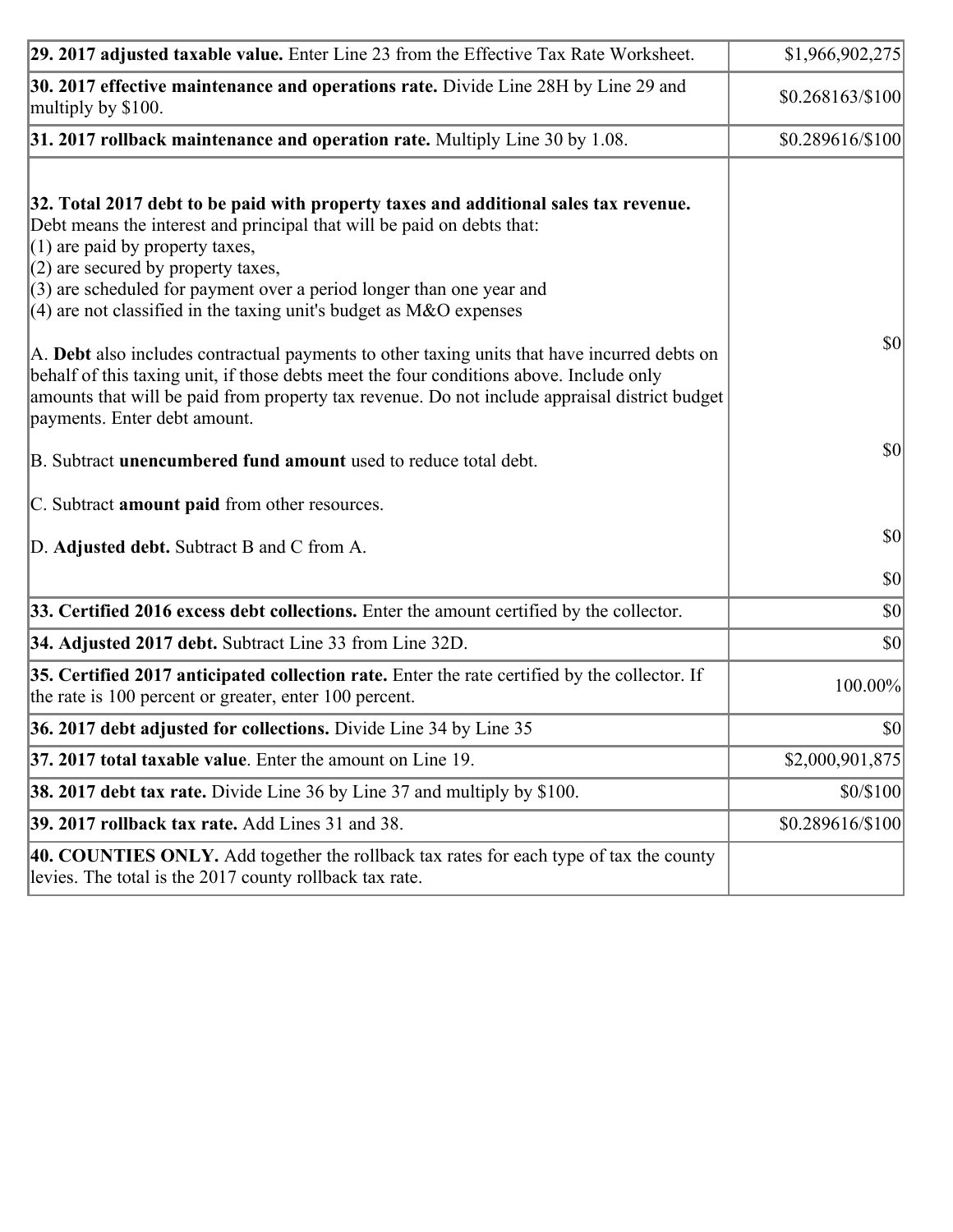## **SECTION 3: Additional Sales Tax to Reduce Property Taxes**

Cities, counties and hospital districts may levy a sales tax specifically to reduce property taxes. Local voters by election must approve imposing or abolishing the additional sales tax. If approved, the taxing unit must reduce its effective and rollback tax rates to offset the expected sales tax revenue.

This section should only be completed by a county, city or hospital district that is required to adjust its effective tax rate and/or rollback tax rate because it adopted the additional sales tax.

| <b>Activity</b>                                                                                                                                                                                                                                                                                                                                                                                                 | <b>Amount/Rate</b> |
|-----------------------------------------------------------------------------------------------------------------------------------------------------------------------------------------------------------------------------------------------------------------------------------------------------------------------------------------------------------------------------------------------------------------|--------------------|
| 41. Taxable Sales. For taxing units that adopted the sales tax in November 2016 or May<br>[2017, enter the Comptroller's estimate of taxable sales for the previous four quarters. <sup>20</sup><br>Taxing units that adopted the sales tax before November 2016, skip this line.                                                                                                                               | $\vert$ so $\vert$ |
| 42. Estimated sales tax revenue. Counties exclude any amount that is or will be spent for<br>economic development grants from the amount of estimated sales tax revenue. <sup>21</sup><br>Taxing units that adopted the sales tax in November 2016 or in May 2017.<br>Multiply the amount on Line 41 by the sales tax rate (.01, .005 or .0025, as applicable) and<br>multiply the result by .95. <sup>22</sup> | \$0                |
| $ -$ or $-$                                                                                                                                                                                                                                                                                                                                                                                                     |                    |
| Taxing units that adopted the sales tax before November 2016.<br>Enter the sales tax revenue for the previous four quarters. Do not multiply by .95.                                                                                                                                                                                                                                                            |                    |
| 43. 2017 total taxable value. Enter the amount from Line 37 of the Rollback Tax Rate<br>Worksheet.                                                                                                                                                                                                                                                                                                              | \$2,000,901,875    |
| 44. Sales tax adjustment rate. Divide Line 42 by Line 43 and multiply by $$100$ .                                                                                                                                                                                                                                                                                                                               | \$0/\$100          |
| 45. 2017 effective tax rate, unadjusted for sales tax. <sup>23</sup> Enter the rate from Line 24 or 25,<br>as applicable, on the Effective Tax Rate Worksheet.                                                                                                                                                                                                                                                  | \$0.268163/\$100   |
| 46. 2017 effective tax rate, adjusted for sales tax.<br>Taxing units that adopted the sales tax in November 2016 or in May 2017.<br>Subtract Line 44 from Line 45. Skip to Line 47 if you adopted the additional sales tax before<br>November 2016.                                                                                                                                                             | \$0.268163/\$100   |
| 47. 2017 rollback tax rate, unadjusted for sales tax. <sup>24</sup> Enter the rate from Line 39 or 40,<br>as applicable, of the Rollback Tax Rate Worksheet.                                                                                                                                                                                                                                                    | \$0.289616/\$100   |
| $ 48.2017$ rollback tax rate, adjusted for sales tax. Subtract Line 44 from Line 47.                                                                                                                                                                                                                                                                                                                            | \$0.289616/\$100   |

<sup>17</sup>Tex. Tax Code Section 26.012(17)

<sup>18</sup>Tex. Tax Code Section 26.04(c)

<sup>19</sup>Tex. Tax Code Section 26.04(d)

<sup>20</sup>Tex. Tax Code Section 26.041(d)

- $21$ Tex. Tax Code Section 26.041(i)
- <sup>22</sup>Tex. Tax Code Section 26.041(d)
- <sup>23</sup>Tex. Tax Code Section  $26.04(c)$

<sup>24</sup>Tex. Tax Code Section  $26.04(c)$